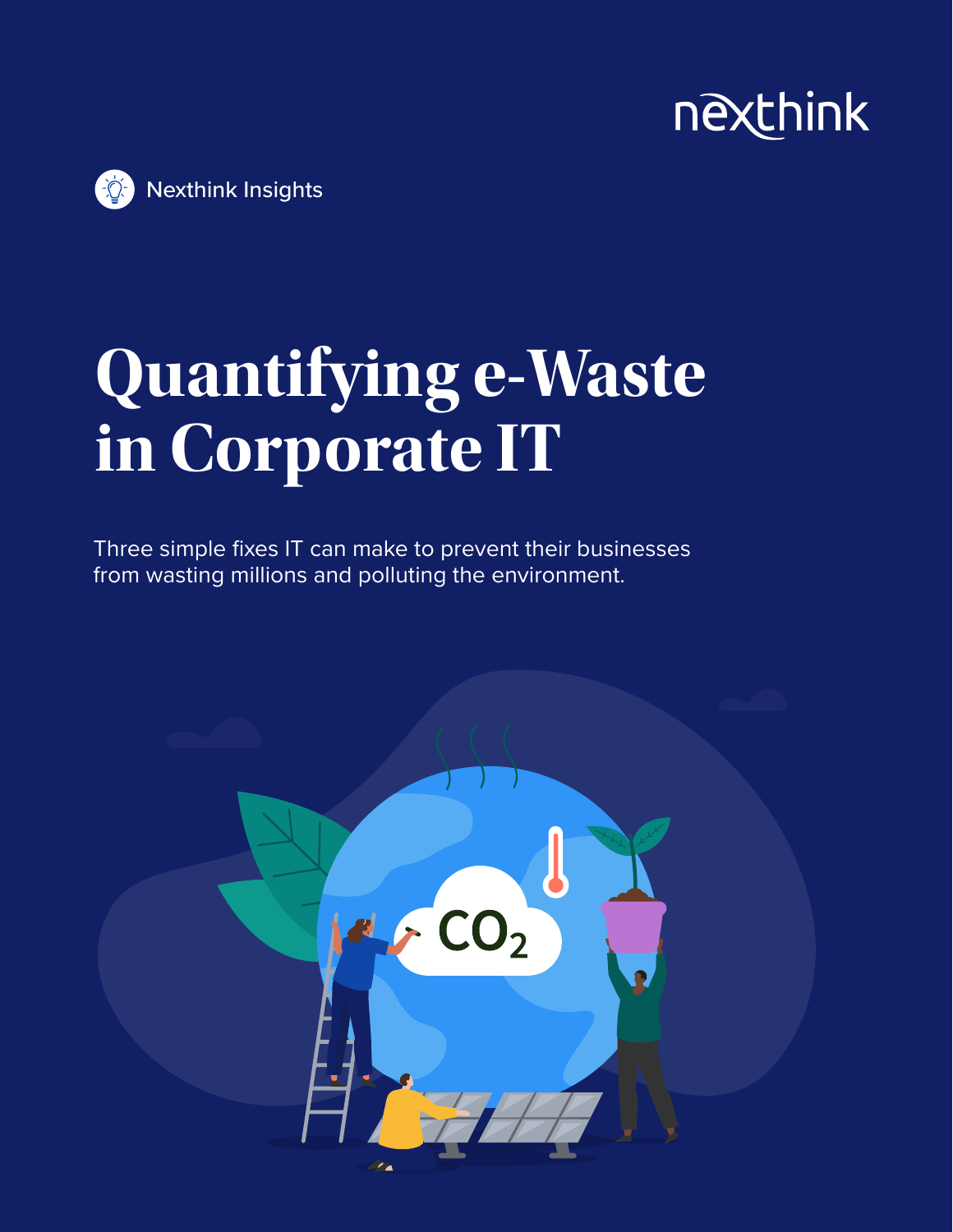## **Introduction**

Here's something you probably didn't know:

A computer that takes longer than 5 minutes to start, will produce, at a minimum, 450 tons of CO2 emissions per year—or the equivalent of 50,636 gallons of gasoline!<sup>1</sup>

Much of the discussion today surrounding climate change and technology focuses on data centers, cloud computing, and big tech companies like Google and Facebook. But what about the billions of devices that are managed by corporate IT departments and the millions of digital workers that logon each day to work?

We identified 3 steps you can make today to reduce your carbon footprint and save money:

#### **1. Easy – Device Performance & Age**

During your next hardware refresh, make sure you only replace (and pay) for what you need! About 1/5 of the older devices we analyzed (+3 years old) were in excellent condition. These computers had a fast startup time, high CPU power, and a host of other strong performance metrics.

#### **2. Medium – Device Performance & Startup Time**

At first we thought ~80% of the older devices in our study should be replaced with newer hardware. This subgroup recorded an excruciatingly slow startup time (+5 minutes). But upon further analysis, we found that the majority of those computers (98%) could be fixed with a simple RAM upgrade and some configuration changes.

#### **3. Hard – Employee Computing & Software/Internet Usage**

We identified several gaming, personal communication, and media streaming apps that generated about 695 Kgs of CO2 emissions per week. We understand that data protection laws and cultural norms make personal computing a tricky subject for most organizations. But we still think IT can do more to educate and inform employees about smarter, more eco-friendly computing habits.

If you work in IT, you might think your role is trivial in the fight against climate change, but it isn't! There is an entire world of positive micro-steps IT can take to reduce its organization's carbon footprint.

Let's get started.

1 United States Environmental Protection Agency. Greenhouse Gas Equivalencies Calculator. https://www.epa.gov/energy/greenhouse-gas-equivalencies-calculator

# 

# **Table of Contents**

| Data Highlights                  |    |  |
|----------------------------------|----|--|
| The Case for Green Hardware      |    |  |
| Why is IT throwing away          |    |  |
| perfectly good devices?          |    |  |
| Device Startup Performance       |    |  |
| What are the externality costs   |    |  |
| of a slow startup time?          |    |  |
| <b>Employee Computing Habits</b> |    |  |
| How does software and            |    |  |
| internet consumption             |    |  |
| impact the environment?          |    |  |
| 4 Tips for IT to Save Money      |    |  |
| and the Planet                   | 17 |  |
| About the Data                   | 13 |  |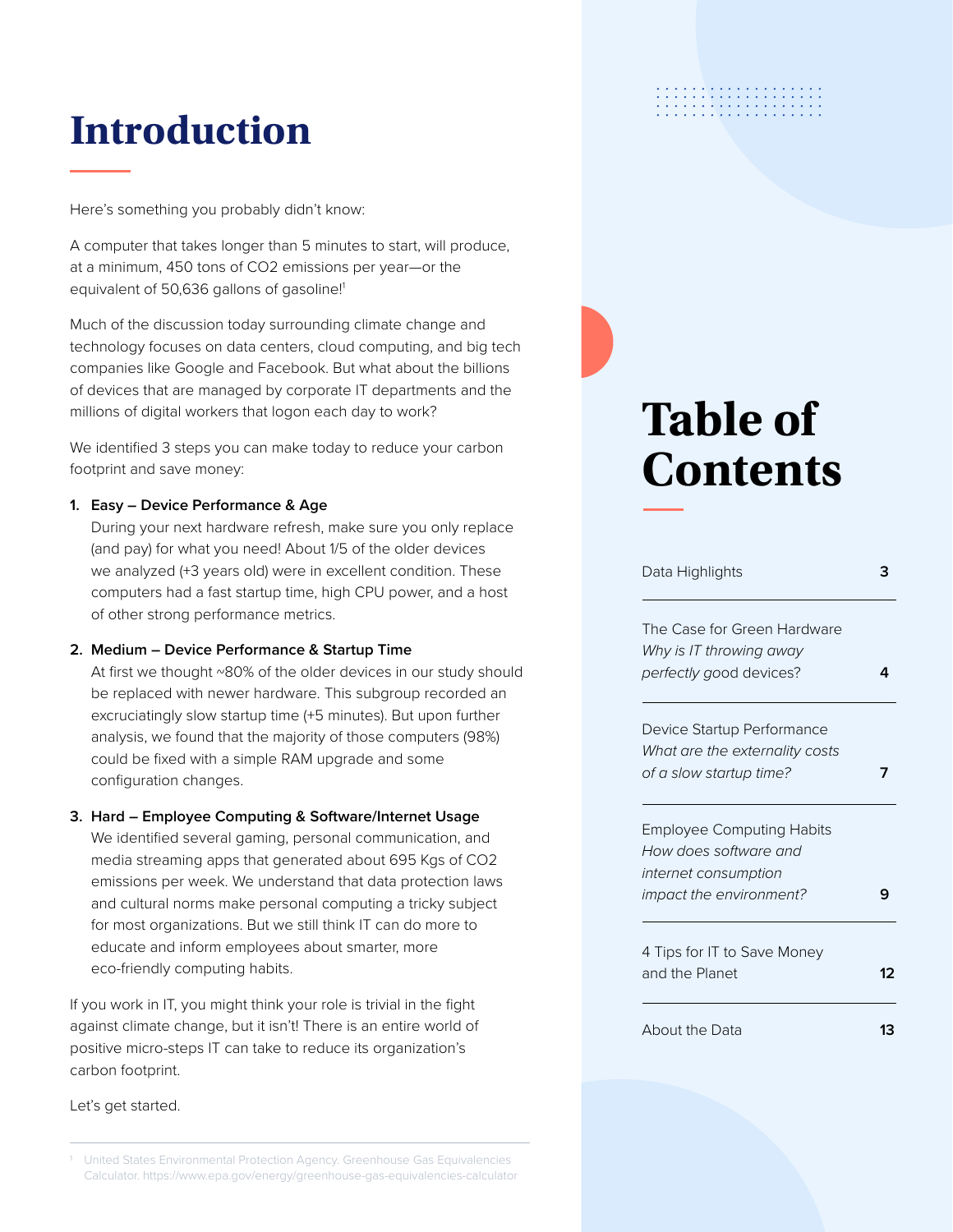## **Data Highlights**





Of the 3.5 million computers we analyzed, 34% averaged over 5 minutes to fully load. This wait time equates to about 450 tons of C02 emissions per year.



**20% of old generation devices were perfectly fine** and didn't need to be replaced. Sometimes doing nothing is the smartest decision you can take.



Collectively, gaming, personal communication, and media streaming apps generate about **695 Kgs of CO2 emissions per week**.



Download applications generate up to **350 Kgs of CO2 per week**.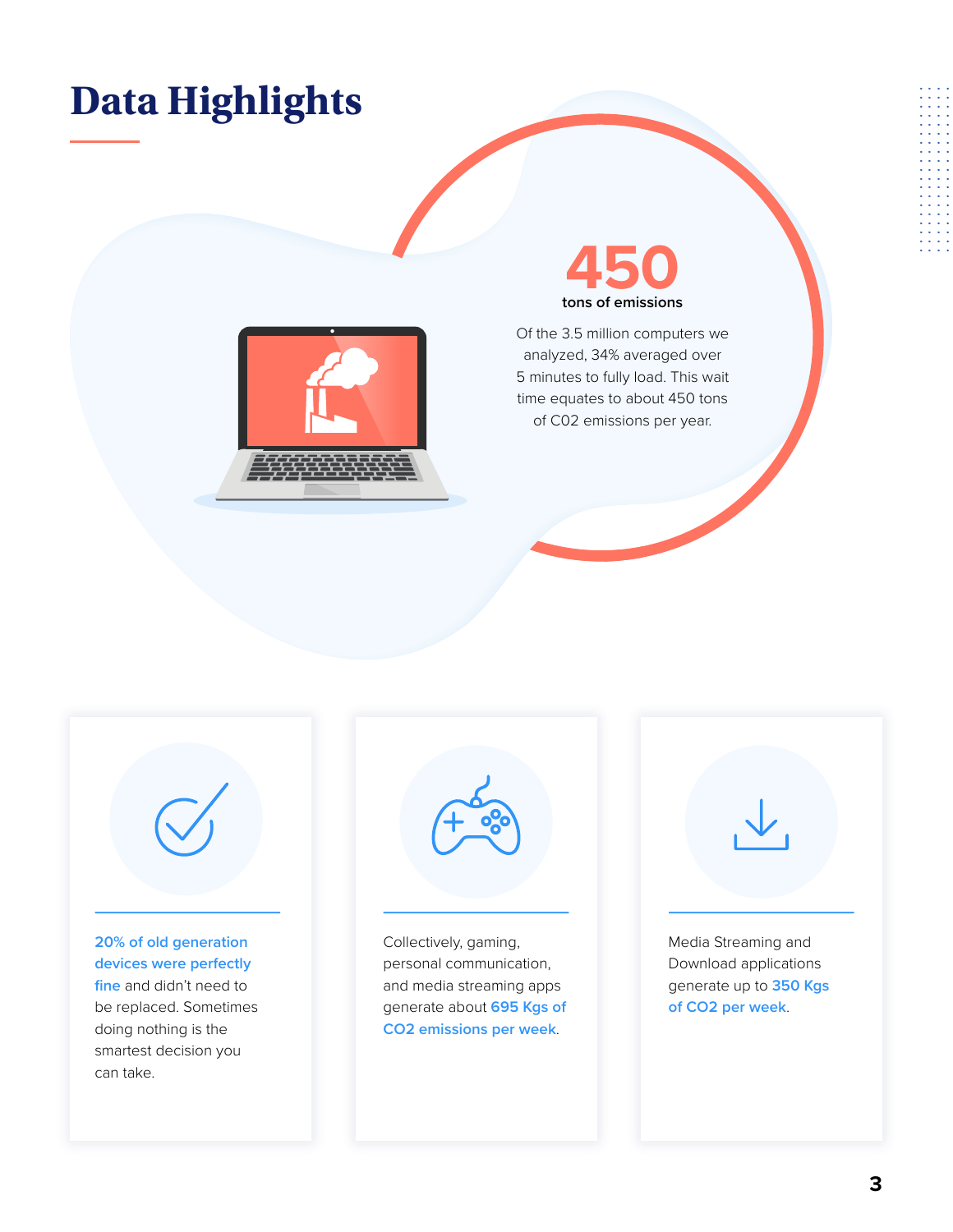# **Green Hardware**

#### **Why is IT throwing away perfectly good devices?**

**The Case for**<br> **Green Hardware**<br>
Why is IT throwing away perfectly<br>
good devices?<br>
IT departments are under constant pressure to equip employees<br>
with the best devices and digital solutions. But to reach that goal<br>
they n IT departments are under constant pressure to equip employees with the best devices and digital solutions. But to reach that goal they need to make smart financial and environmental decisions based on reliable hardware and digital experience data.

With that in mind, we wanted to find out how many devices on average Corporate IT truly needs to replace. As a general rule of thumb, most tech teams will refresh their company computers every 1 to 3 years<sup>2</sup>.

Knowing this, we took to our sample of 3.5M anonymous devices that were used in the first two to three weeks with Nexthink and organized these devices by new generation computers (-3 years old) and old generation computers (+3 years old). Of the old computers (~1.38M), less than half were desktops (42.42%) and the rest were laptops (57.58%).



Right away we found that  $\sim$ 20% of old devices ( $\sim$ 276k) had an optimal Digital Employee Experience (DEX) Score (>8), which meant that these devices reported perfectly healthy performance metrics and a high level of employee satisfaction.



. . . . . . . . . . . . . . . 



We found that only 2% of older generation devices (+3 years old) should be replaced with new hardware.

2 Nexthink Quick Poll. Pulse Research. On Average, how long do you wait to refresh your company's hardware? 124 technology leaders. 53% refresh every 1 - 3 years.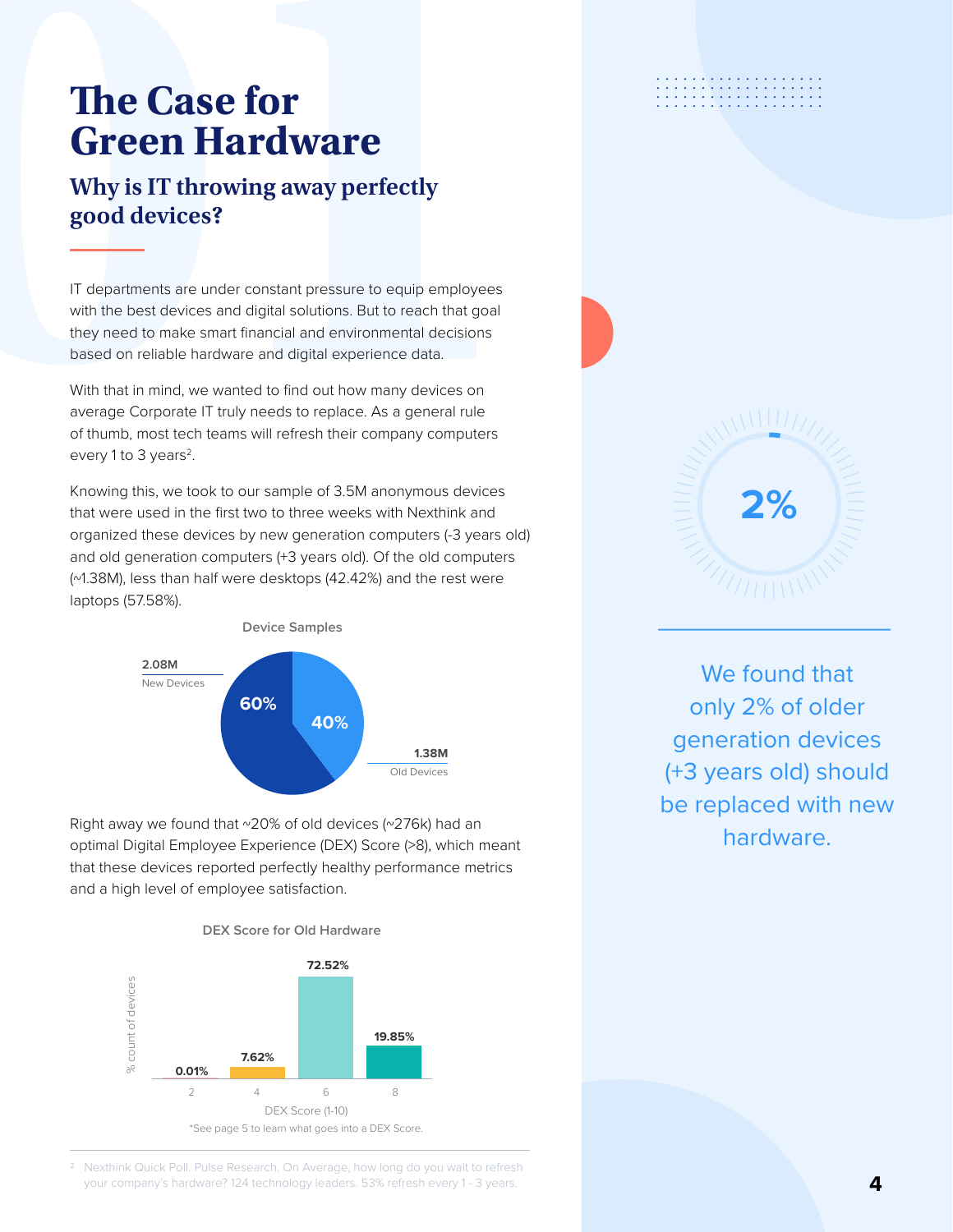The remaining ~80% of devices recorded a poor DEX Score (<8), but upon further analysis, we found that only 2% of them were truly beyond saving. The remaining 98% (~1.08M) of computers could be fixed with a simple RAM upgrade or by optimizing the device's startup performance. We also found that for the majority of computers, the age of the device didn't matter much for overall performance. Most IT teams will struggle to compare these types of variables because they lack true end-to-end visibility.

#### **Uncovering the Truth - Hardware Ranked by IT Performance**

- **Excellent** 20% of old devices were
- perfectly fine and shouldn't be replaced. **Average, but salvageable** – of the
- remaining devices that had been deemed underperforming, 98% of them were in fact salvageable. IT could fix these computers with a simple RAM upgrade or by optimizing startup performance.
- **Poor, & should be replaced 2% of devices** from our study were deemed "unfixable," and required a hardware refresh. Drilling into this subgroup's DEX Score, we discovered that these devices had consistently poor CPU usage issues and were likely causing employee frustration.



#### **What's a DEX Score?**

A Digital Employee Experience (DEX) Score quantifies the ability of an employee (or group of employees) to get things done in their IT environment in a safe and positive manner. It functions like an index calculation by combining the most relevant performance metrics in the digital workplace. Sub-scores can be aggregated from components like the device, business apps, productivity apps, and employee satisfaction ratings.

#### **What's a** *good* **DEX Score?**

The Nexthink DEX Score is based on a 10-point scale. We ranked the devices in this study under 3 distinct thresholds:  $0 - 6$  (frustrating),  $6 - 8$  (average),  $8 - 10$  (good). Many factors go into a good DEX Score, but typically this means each sub-score is at an optimal level.

- **Device Score:** The ability of the employee to start and use Windows and the device without interruption (device reliability) and with good response times (device performance).
- **• Business apps score:** The ability of the employee to start and use the business applications (other than the productivity applications) smoothly and with good response times.
- **• Productivity applications score:** the ability of the employees to start and use productivity suite applications smoothly and with good response times.
- **• Employee Satisfaction score:** it rates the feelings and perceptions of the employees when interacting with the IT environment (workplace, processes, people).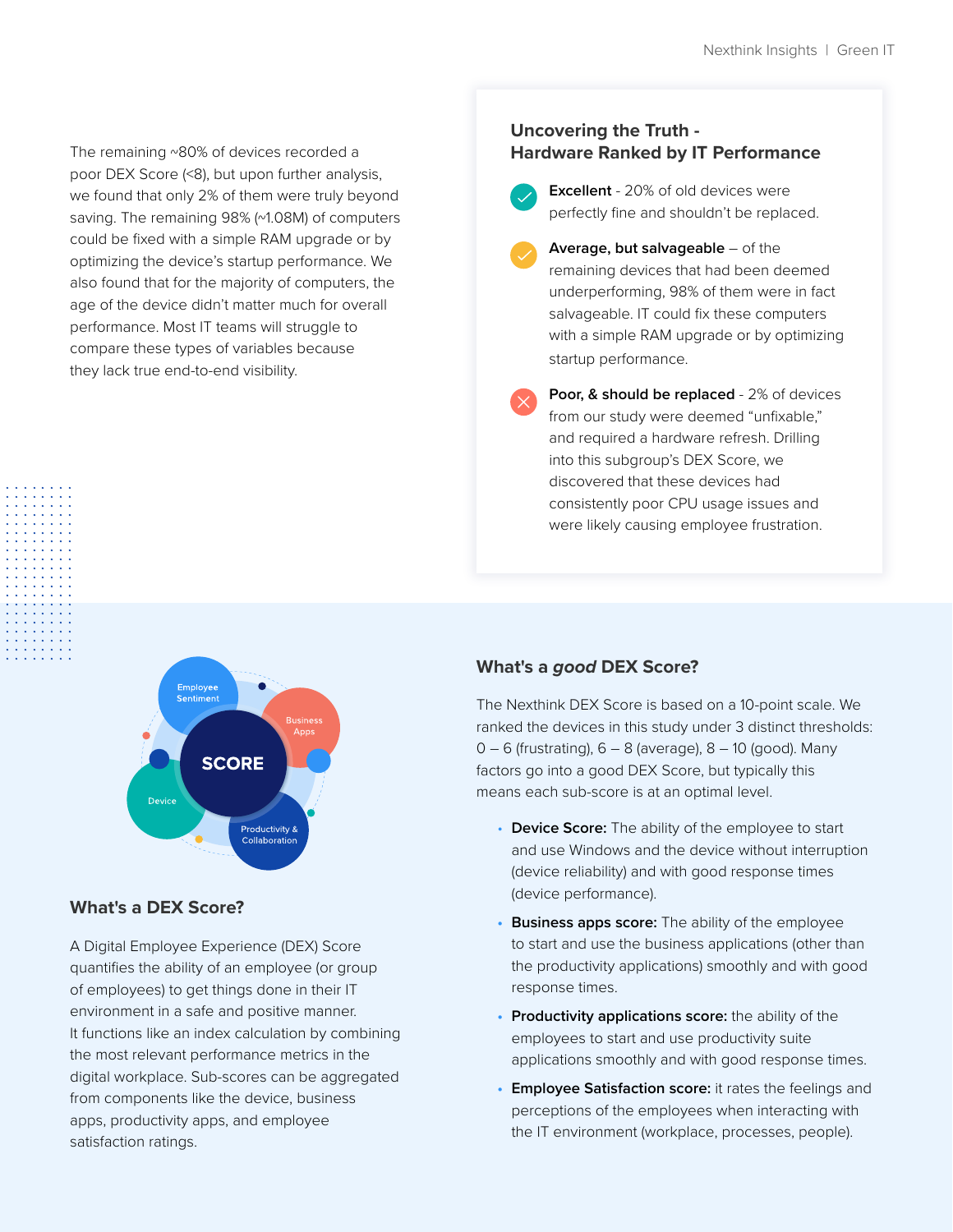#### **The Bottom Line**

Imagine your IT team is set to replace 40,000 used laptops with one of the newest fleet of HP models. Let's take a conservative cost estimate of \$2,000 per device versus an upgrade cost of \$200. If you were to replace every device, it would cost your team \$80 million versus just \$8 million for an upgrade.

Our initial research gave us a good understanding about Corporate IT, but what about *specific work industries?* Could we identify which sectors had the biggest cost savings opportunities?

Looking across eight industries, we found that the Healthcare & Pharmaceuticals sector had the highest number of old generation devices (by volume) in use and the Services Industry had the least.



But we found the Consumer Goods Segment had the highest cost savings and salvage potential with over 28% of old devices posting a DEX Score >8, and only about 3% of devices recording a DEX Score <5.

Conversely, the Financial Industry recorded the least salvage potential with over 14% of devices posting a DEX Score <5 and only 14% of old devices having a DEX Score >8.



IT teams need to take a conscious decision to extend the shelf life of their employees' devices when appropriate. If not, they might be wasting millions on unnecessary upgrades, money that could be better spent on research and development or hiring new talent.

Next we'll show how machines that have high CPU usage, tend to consume more power and release more CO2 into the atmosphere. The key for IT is to find the right balance between high efficiency computing and low power consumption.

| ۰ | ۰ | ۰ | ۰ | ۰ | ۰ | ۰ | ۰ |   | ٠ |
|---|---|---|---|---|---|---|---|---|---|
| ۰ | ۰ | ۰ | ۰ | ۰ | ۰ | ۰ | ۰ | ۰ |   |
| ۰ | ۰ | ۰ | ۰ | ۰ | ۰ | ۰ | ۰ | ۰ | ۰ |
| ۰ | ۰ | ۰ | ۰ | ۰ | ۰ | ۰ | ۰ | ۰ | ۰ |
| ä | ۰ | ۰ | ۰ | ۰ | ۰ | ۰ | ۰ | ۰ | ۰ |
| ä | ۰ | ۰ | ۰ | ۰ | ۰ | ۰ | ۰ | ۰ | ۰ |
| ۵ | ۰ | ۰ | ۰ | ۰ | ۰ | ۰ | ۰ | ۰ | ۰ |
| ۵ | ۰ | ۰ | ۰ | ۰ | ۰ | ۰ | ۰ | ۰ | ۰ |
| ۰ | ۰ | ۰ | ۰ | ۰ | ۰ | ۰ | ۰ | ۰ | ۰ |
| ۰ | ۰ | ۰ | ۰ | ۰ | ۰ | ۰ | ۰ | ۰ | ۰ |
| ۰ | ۰ | ۰ | ۰ | ۰ | ۰ | ۰ | ۰ | ۰ | ۰ |
| ۵ | ۰ | ۰ | ۰ | ۰ | ۰ | ۰ | ۰ | ۰ |   |
| ۵ | ۰ | ۰ | ۰ | ۰ | ۰ | ۰ | ۰ | ۰ | ۰ |
| ۵ | ۰ | ۰ | ۰ | ۰ | ۰ | ۰ | ۰ | ۰ | ۰ |
| ۵ | ۰ | ۰ | ۰ | ۰ | ۰ | ۰ | ۰ | ۰ | ۰ |
| ۰ | ۰ | ۰ | ۰ | ۰ | ۰ | ۰ | ۰ | ۰ | ۰ |
| ۰ | ۰ | ۰ | ۰ | ۰ | ۰ | ۰ | ۰ | ۰ |   |
| ۵ | ۰ | ۰ | ۰ | ۰ | ۰ | ۰ | ۰ | ۰ |   |
|   |   |   |   | ۰ | ۰ |   | ۰ |   |   |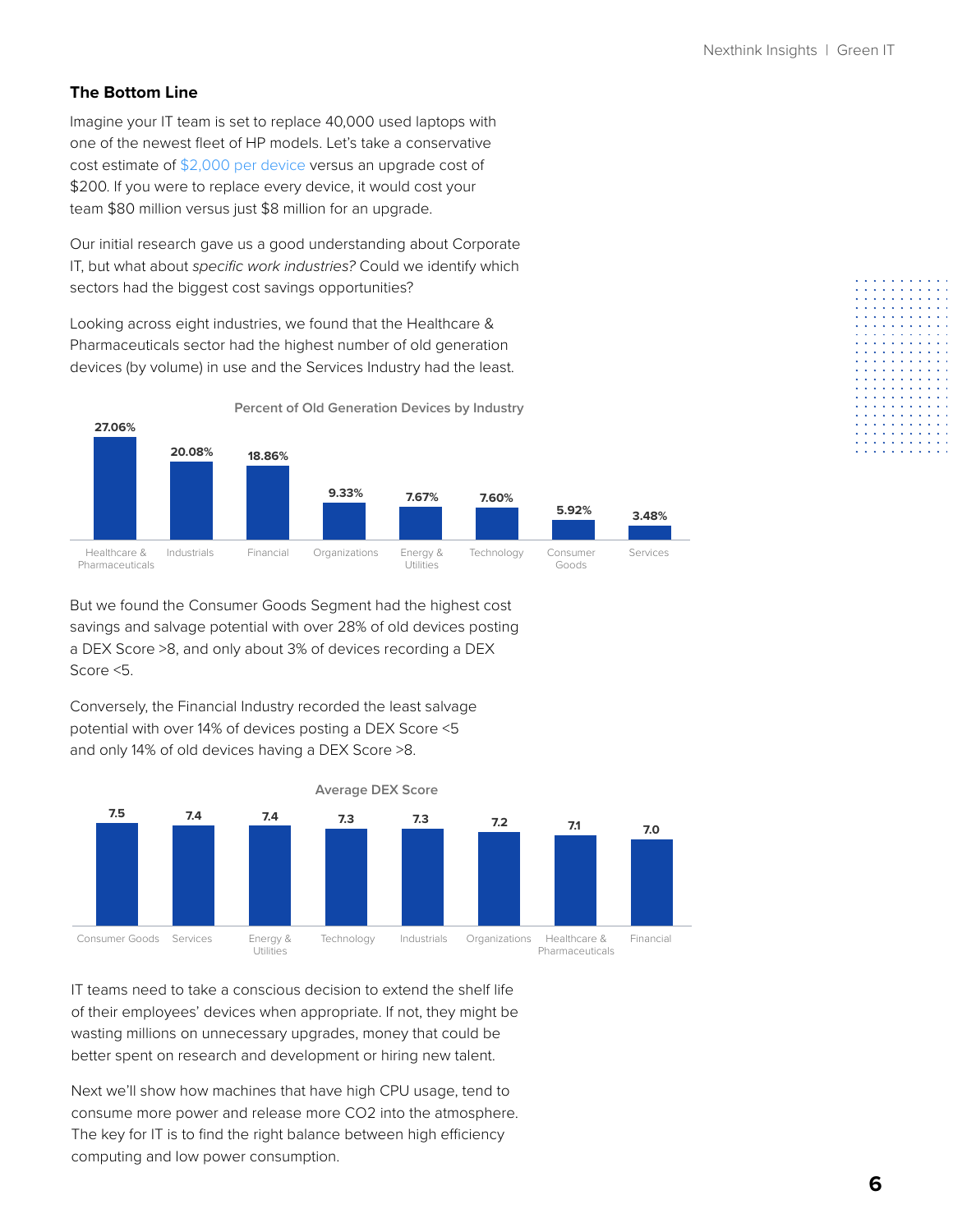# **Performance**

#### **What are the externality costs of a slow startup time?**

**Device Startup**<br> **Performance**<br>
What are the externality costs of<br>
a slow startup time?<br>
A slow startup time can distant and disrupt even the most engaged<br>
worker. And if done enough times and at scale, this seemingly min A slow startup time can distract and disrupt even the most engaged worker. And if done enough times and at scale, this seemingly minor issue can seriously threaten an organization's productivity and negatively impact the environment.

In a previous Nexthink Insights Report we discovered that 43% of 3 million devices posted an alarmingly slow average of 9 minutes. This fact, identified by Nexthink during the initial deployment phase, meant that the unfortunate employee that worked on one of those laptops, was losing roughly one full workday (7.2 hours) each year!

But a slow startup time doesn't impact just productivity, it can also equate to hundreds of tons in avoidable C02 emissions. In our new sample size of 3.5 million computers, about 34% clocked in above 5 minutes. For those devices, the average startup time was about 8.5 minutes—a wait time that equates to about 450 tons of C02 emissions per year!



Knowing this, imagine for example an organization of 10k devices. About 34% of those devices (~3.4k) could take around 8.5 minutes on average per week to start up. This accounts for 481 hours of accumulated power wastage per week, or 21,193 hours of power wastage per year (considering let's say, 44 work weeks).

Going by the typical power consumption of a laptop computer which is 60 W/h, our fictional company would produce up to 1.3 tons of CO2 per year (using the U.S. average electricity source emissions of 1.011 Kg/kWh)<sup>3</sup>.





## **450 tons**

The average startup time of 8.5 minutes equates to about 450 tons of CO2 emissions per year!

U.S Energy Information Administration. *How much carbon dioxide is produced per kilowatt hour of U.S. electricity generation?* https://www.eia.gov/tools/faqs/faq. php?id=74&t=11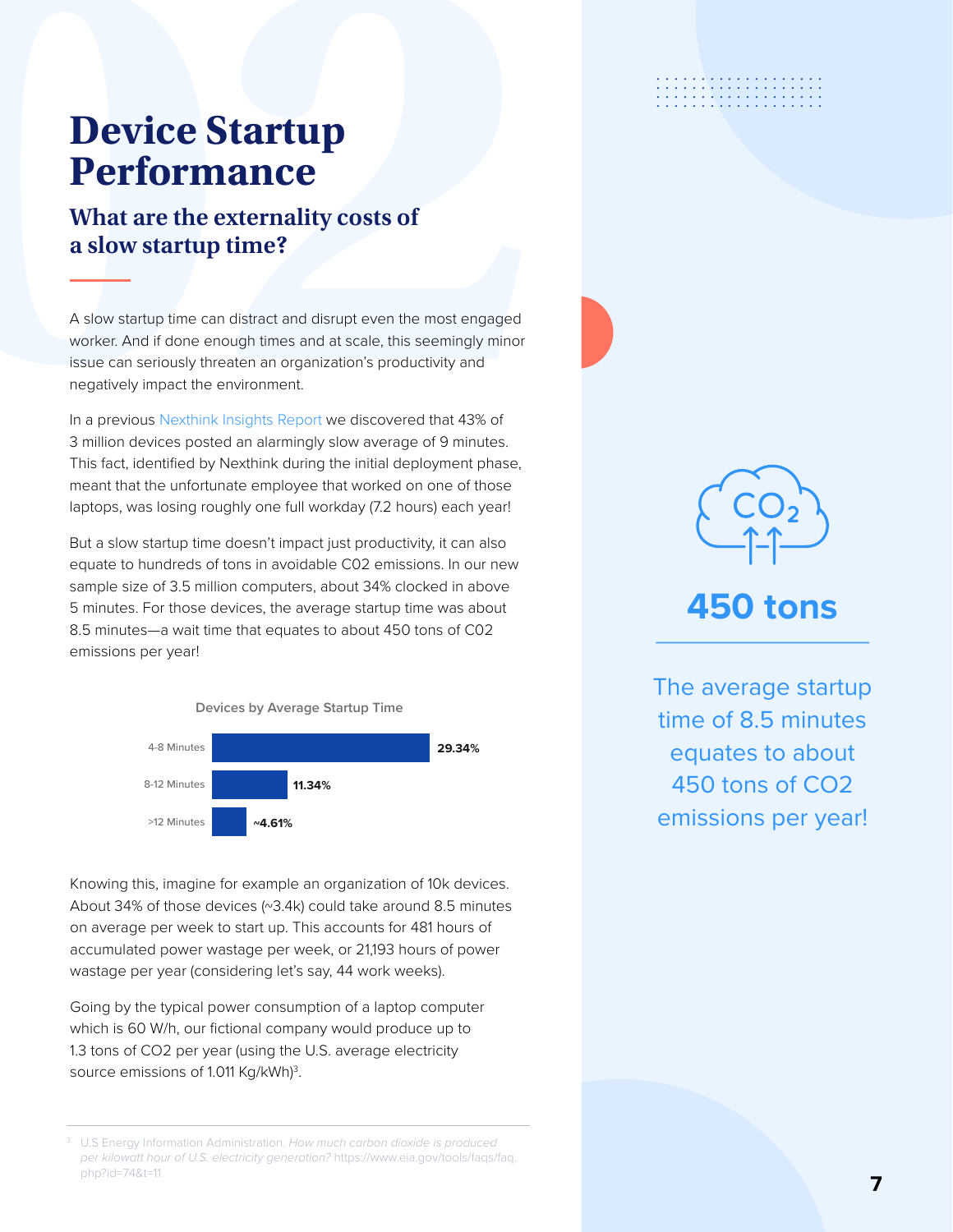#### **Industry Type**

We also were curious to understand device startup time and emissions by industry type.

We found that devices in the Healthcare & Financial sectors had the highest potential to cut down on CO2 emissions caused from a slow startup. We found that 50% of the devices that took longer than 5 minutes to fully load came from these two combined industries.

**Percent of Devices and Startup Time by Industry**



And conversely, the Services Sector was the least contributor of CO2e.

\*As our team has proven before, a slow startup time often comes down to three simples fixes that IT can make:

- 1. Manage the number and type of applications installed.
- 2. Manage the number and type of applications in startup.
- 3. Upgrade old windows versions.

\*Source: Nexthink Insights. Understanding Startup Time Across 3M Devices.

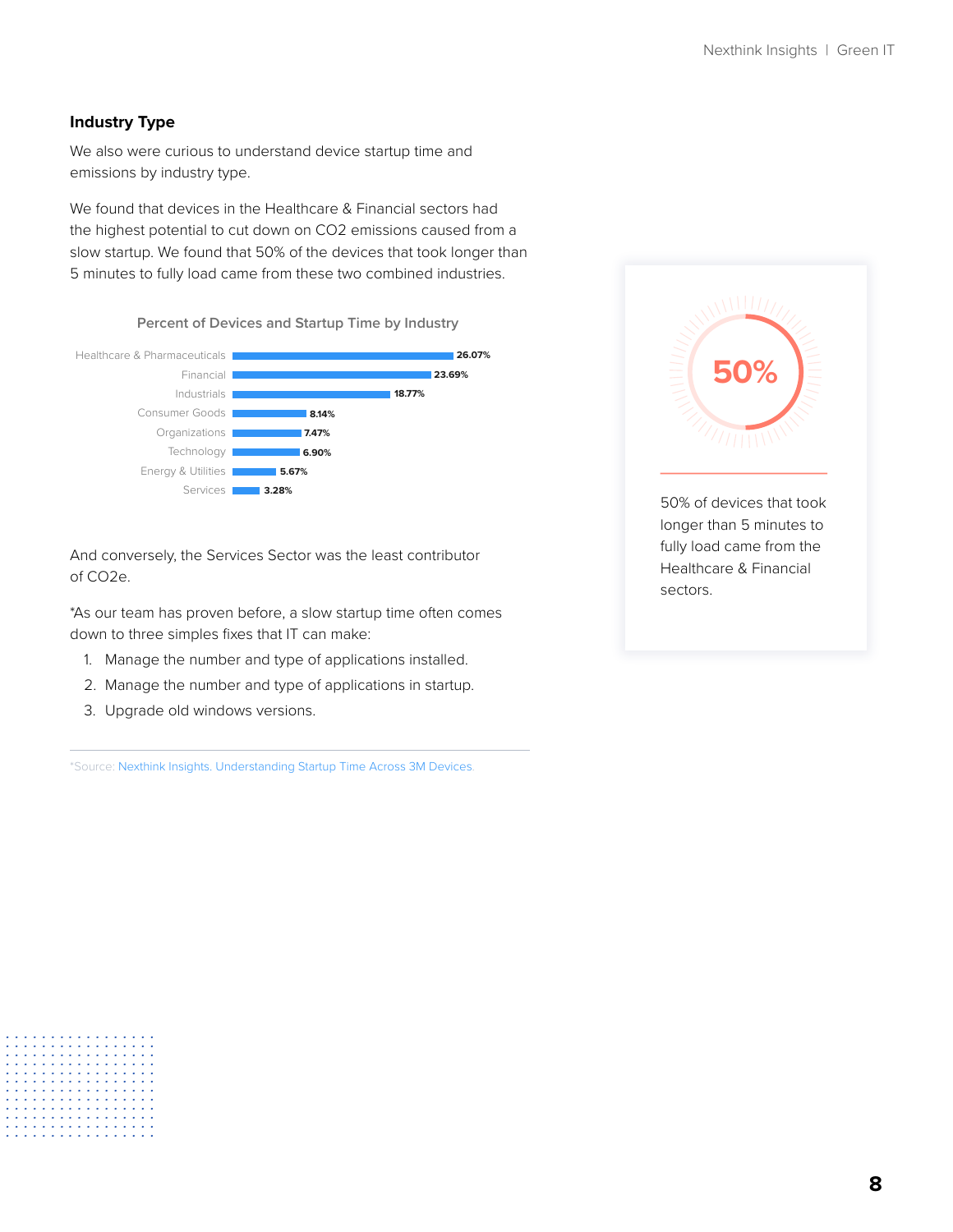# **Computing Habits**

#### **How does software and internet consumption impact the environment?**

**Employee**<br> **Computing Habits**<br> **How does software and internet**<br> **consumption impact the environment?**<br>
The lines between work and personal life are more mixed today<br>
than in the past. Employees use dozens of applications The lines between work and personal life are more mixed today than in the past. Employees use dozens of applications, both standard and non-standard, but what they don't know is how their habits impact the environment. We set out to examine the environmental cost that comes from application usage to help IT teams educate their employees and drive awareness for more sustainable computing practices.

We discovered in our sample that collectively, gaming, personal communication, and media streaming apps generate about ~33 tons of CO2 emissions per year. To put that in perspective, it would take 300 trees an entire year to absorb those emissions from the atmosphere.



**Personal Communication Apps** generate up to 326 Kgs of CO2 per week

**350Kgs**  per week

**Media Streaming and Download Apps** generate up to 350 Kgs of CO2 per week



**Gaming Apps** generate up to 17.5 kgs of CO2 per week

Note: the above calculations were made based on the assumption that general internet usage produces about 28 g of CO2 per GB of traffic, and that these devices would be active for 44 work weeks.





## **33 tons**

Collectively, gaming, personal communication, and media streaming apps generate about ~33 tons of CO2 emissions per year. It would take 300 trees an entire year to absorb those emissions from the atmosphere.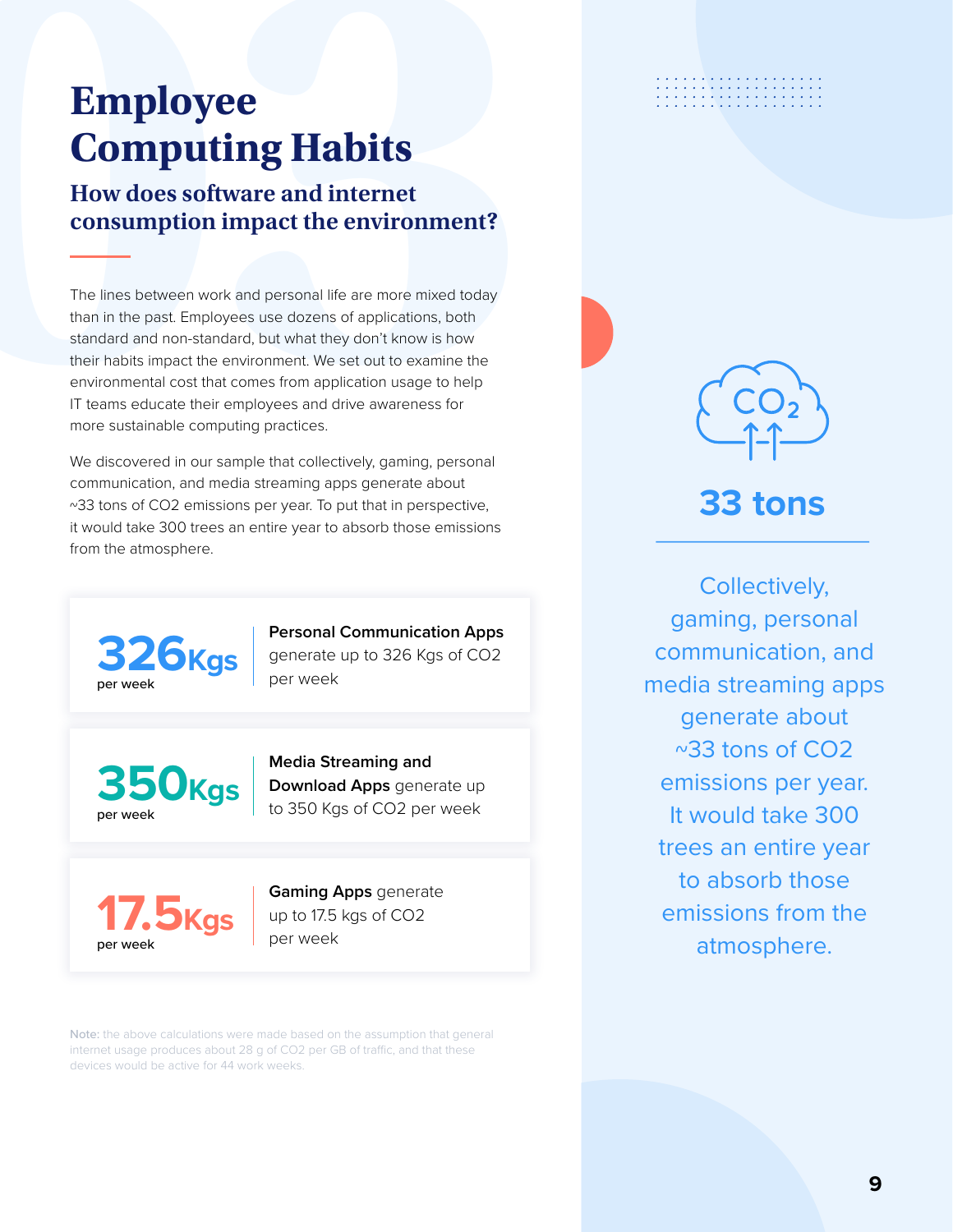How did we arrive at 33 tons of CO2e per year?

In order to make the connection between software/internet usage and CO2 emissions, we applied a conservative estimate made by researchers from a joint study at the Massachusetts Institute of Technology, Purdue University, and Yale University. In that study, researchers found internet use has a carbon footprint ranging from 28 to 63 g CO2 equivalent per gigabyte (GB)<sup>4</sup>. For our calculation then, we chose a standard level of 28g CO2 per 1 Gb of data<sup>5</sup>.

#### **The Cost of Gaming Applications**

We also discovered that roughly ~30% of the organizations represented in our sample data had gaming apps and nonstandard utility software installed on their devices. And many of these computers consumed significant web traffic and contributed to a high CPU load. For instance, games like League of Legends, World of Warcraft, Battle.net and utility & media applications such as Download Manager, Sky Sports, and Screen Recorder contributed between 37% to 45% of High CPU load. Battle.net seems to be the most commonly used gaming application with a footprint in 15% of organizations and a web traffic consumption of over 200 GB per week!



#### WeChat Download Manager Sky Go uTorrent Battle.net Update Agent **2,331.22 150.15 490.11 320.08 206.83**

**Top 5 Web Traffic (GB) by Application**

#### **Top 5 High CPU Load by Application**



#### ScienceDirect. *The overlooked environmental footprint of increasing Internet use.* https://www.sciencedirect.com/science/article/abs/pii/S0921344920307072?dgcid=author#ecom0001

<sup>5</sup> See 'About Data' section for more information.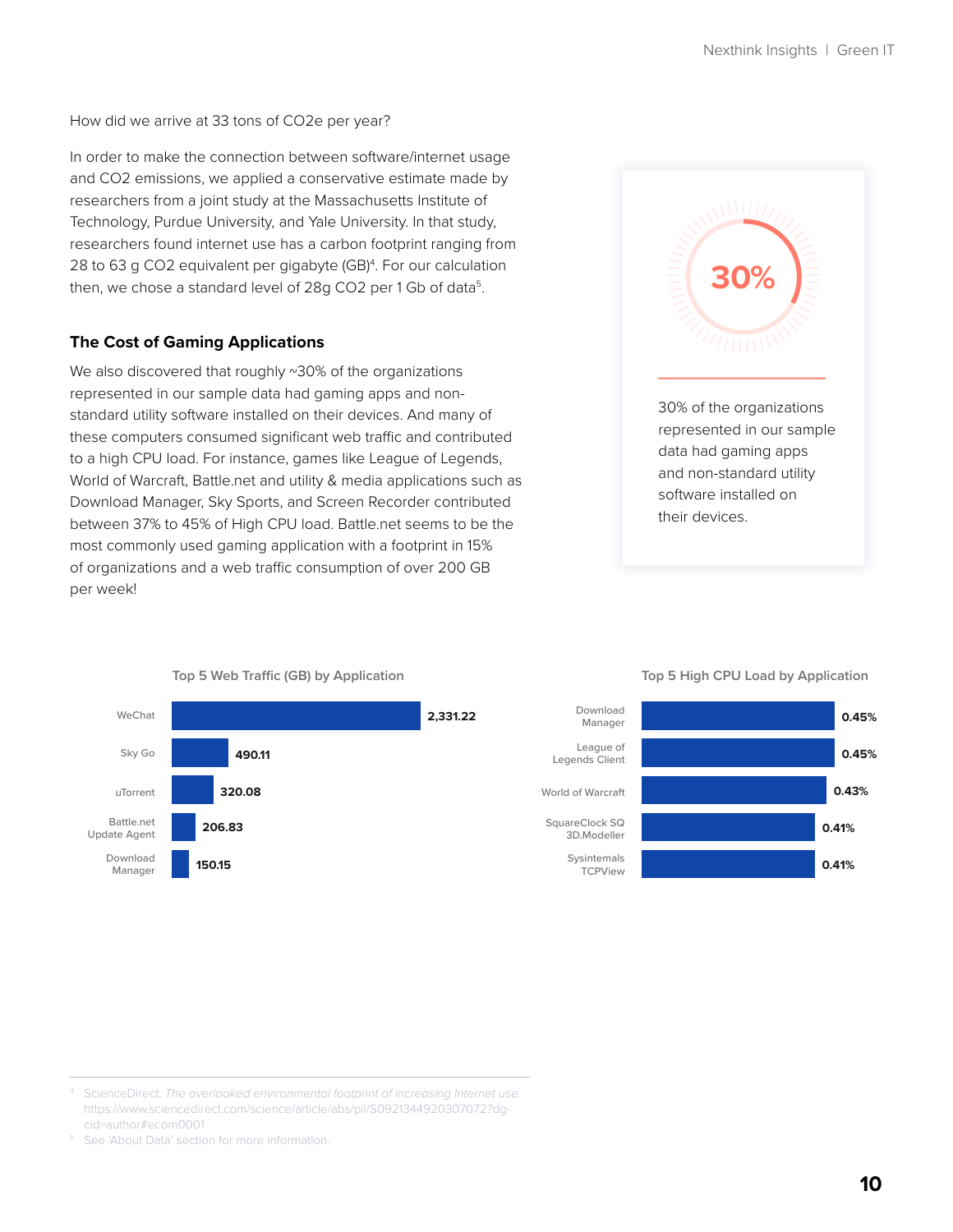*And which job industries reported the worst internet usage and emissions?*

#### **Gaming Applications**

Employees in the Organizations sector (NGOs & Non-profits) accounted for 38% of traffic generated by gaming applications, followed by the Technology sector.



#### **Personal Communication Applications (like WeChat, WhatsApp, etc.)**

Employees from the Consumer Goods industry accounted for 39% of the 326 Kgs of CO2 emissions per week in this category.

#### **Percent of Device Traffic by Industry**



WhatsApp was the most widely used application, installed in over 55% of organizations. And although WeChat was only found in 25% of organizations, the application contributed 13x higher web traffic consumption compared to WhatsApp!

#### **Media Streaming and Download applications (like Sky Sports, Spotify, Amazon, etc.)**

Once again, employees from the Technology sector reported the highest consumption of media streaming software, accounting for 29% of the 350 Kgs in C02 emissions generated per week by this technology type. uTorrent was found in over 14% of organizations and registered over 130 GB of traffic consumed per week.

Spotify & Amazon Music topped the list as the most widely used software in over 33% of organizations.



IT can help their organizations reduce a minimum of 695 Kgs of CO2 emissions per week simply by educating workers about smart computing habits and by eliminating applications that are heavy emitters. We recognize that some power-heavy business applications are simply too vital for the business to remove, but there's plenty of opportunities for IT to take more eco-friendly actions.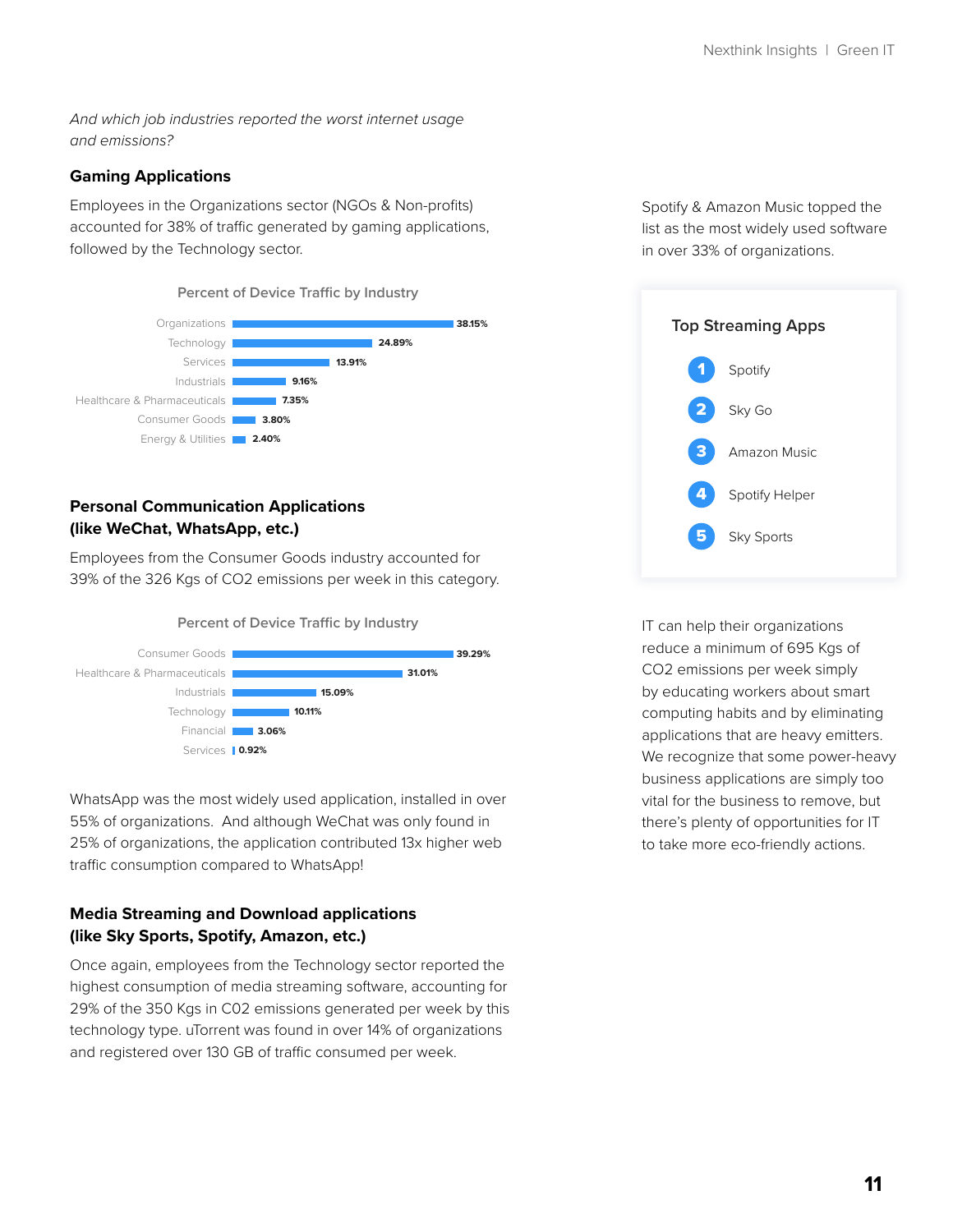# **4 Tips for IT to Save**<br> **Money and the Planet**<br>
To recap, we think there are 4 actions IT teams can make today<br>
that will save their companies serious money and reduce their<br>
carbon footprint.<br>
We recommend you:<br> **1. Iden Money and the Planet**

To recap, we think there are 4 actions IT teams can make today that will save their companies serious money and reduce their carbon footprint.

#### We recommend you:

- **1. Identify and Organize Your Existing Hardware into 3 Buckets:** 
	- Good & Ready
	- Salvageable
	- Expendable

Of the 1.38M old devices we analyzed, 20% were perfectly fine and required zero work. And of the underperforming devices, 98% were salvageable, only in need of a memory or windows upgrade.

- **2. Examine and Improve Your Computers' Startup Time by Taking the Following Steps:** 
	- Manage the number and type of applications installed.
	- Manage the number and type of applications in startup.
	- Upgrade old Windows versions.

#### **3. Identify and Remove Non-Corporate Software to Reduce Energy Emissions and Unnecessary Internet Consumption.**

Many of the applications and plugins on the devices we analyzed were irrelevant for work and accounted for significant web traffic. The strain these applications cause on power consumption contributes to several tons of CO2 emissions each year.

#### **4. Educate Employees on Green Computing Habits and Create Two-Way Communication Channels.**

Employees and IT teams can help each other by sharing information on best practices and how their habits impact the environment. Many employees are likely unaware that their computing habits emits C02 emissions. The responsibility rests with IT to educate employees and to provide tailored experiences that meet their needs.

Explore Nexthink's Green IT library pack and learn how you can accomplish the objectives above.



. . . . . . . . . . . . . . . . . .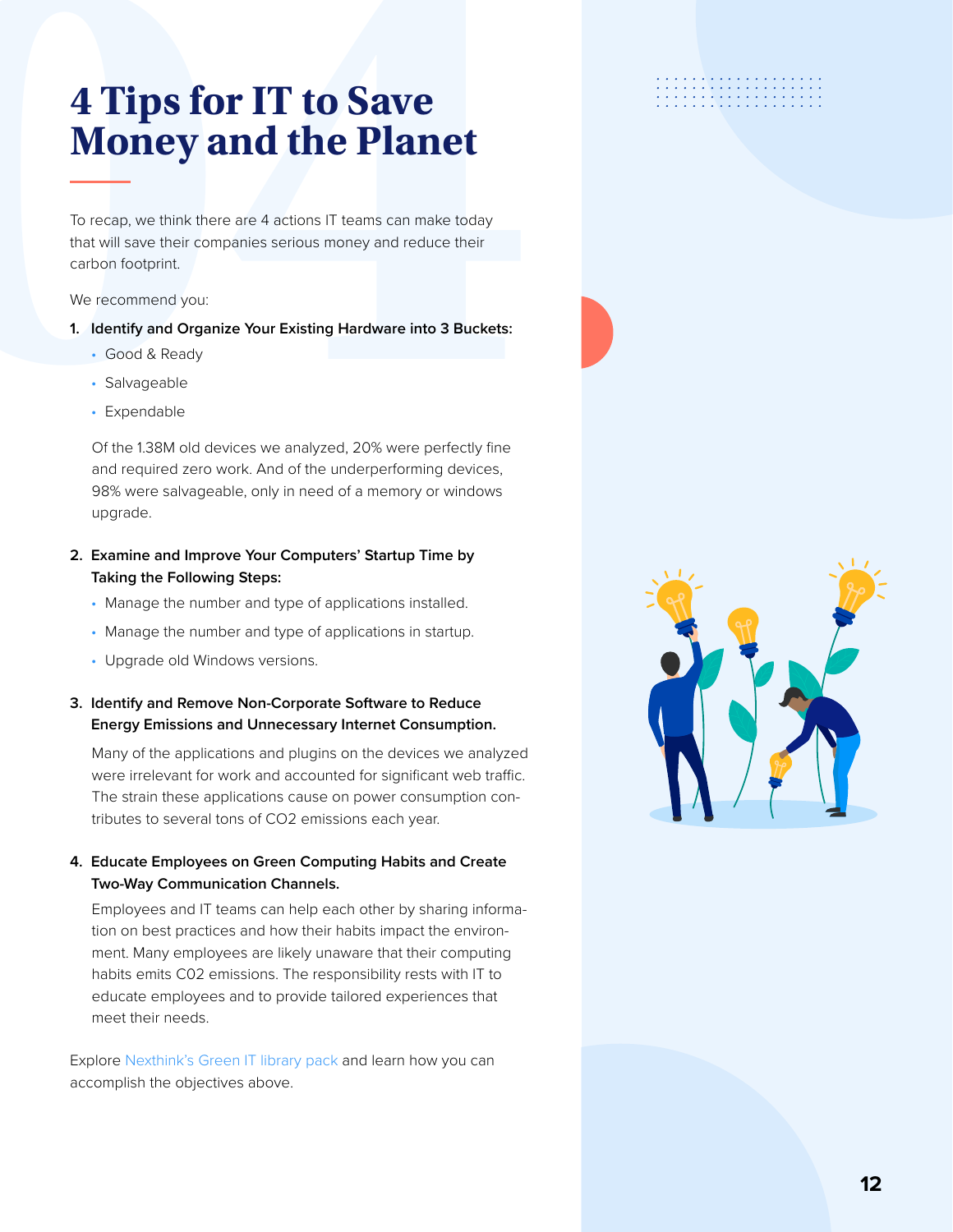## **About the Data**

Nexthink's customers are at the forefront of creating a more sustainable future and adopting a digital sobriety mindset. Because of this, they welcomed the opportunity to reduce CO2 emissions and waste across their organization, which Nexthink identified during the first few weeks of the partnership. This report focused on that data collected during the first weeks of Nexthink implementation from 3.5 million anonymized devices to study how IT leaders everywhere can reduce their organization's environmental footprint and costs while improving employee experience.

#### **3.5M Anonymized Devices**



#### **Employee Hardware Usage**



#### **Ratio of Old vs. New Devices by Top Device Manufacturers**



#### . . . . . . . . . . . . . . . .

#### ABOUT NEXTHINK

Nexthink is the global leader in Digital Employee Experience management. The company's products allow enterprises to create highly productive digital workplaces for their employees by delivering optimal end-user experiences. Through a unique combination of real-time analytics, automation and employee feedback across all endpoints, Nexthink helps IT teams meet the needs of the modern digital workplace.

#### Have questions about the Nexthink platform?